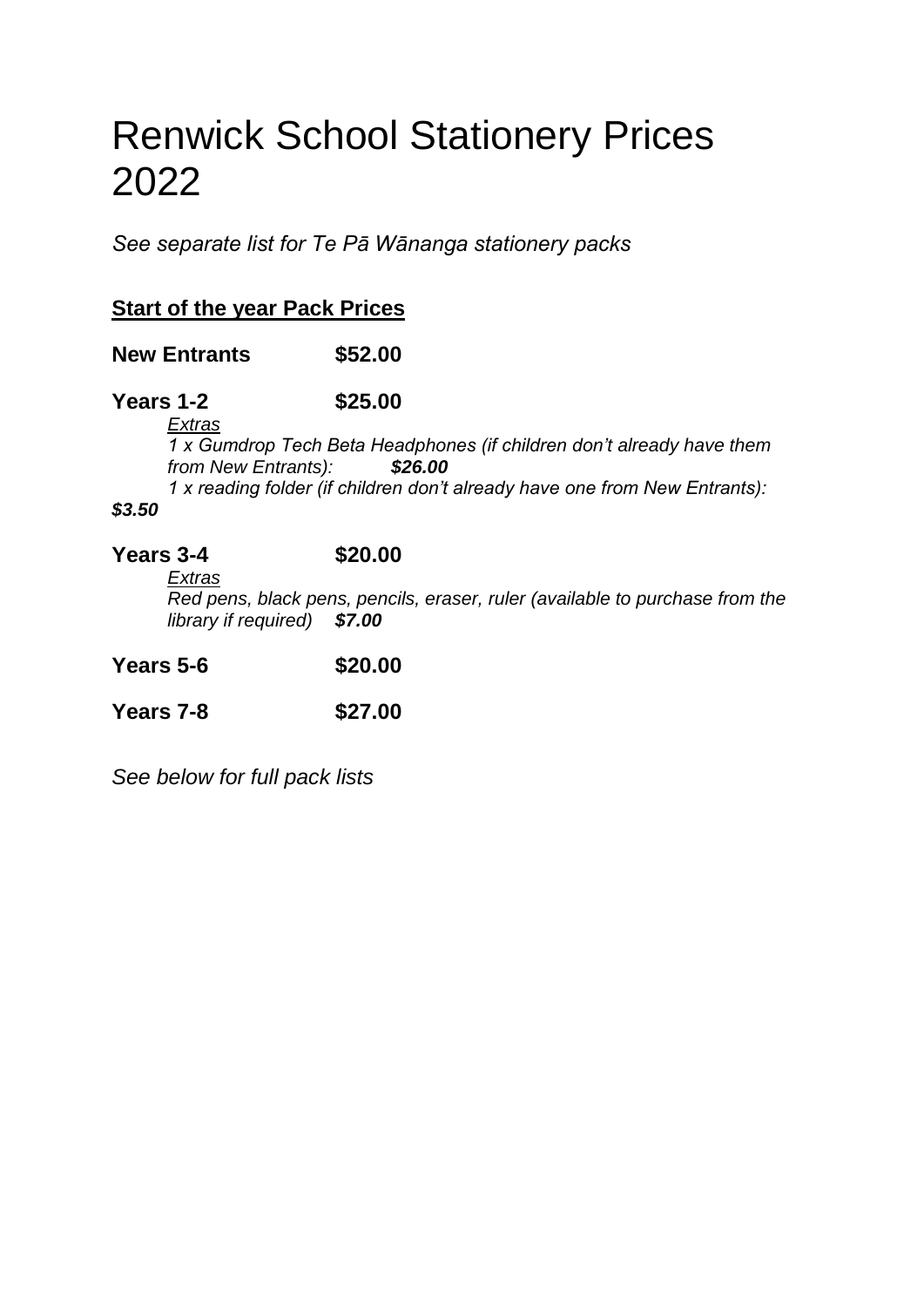## **Full Pack Lists**

#### **New Entrants**

2 x glue stick 2 x SBK Story Book 3 x UA4 1A8 unruled exercise book 1 x Gumdrop Tech Beta Headphones 5 x Fine Tip Blue Whiteboard Marker 2 x Inkjoy Papermate ballpoint pens, black 1 x whiteboard 1 x reading folder, large **Our Price: \$52.00**

#### **Years 1-2**

2 x glue stick

- 2 x JWB Junior Writing book
- 2 x UA4 1A8 unruled exercise book
- 5 x Fine Tip Blue Whiteboard Marker
- 3 x Medium Tip ballpoint pens, black
- 4 x HB Pencil with nameplate

2 x eraser

1 x lined whiteboard

#### **Our Price: \$25.00**

#### Extras

1 x Gumdrop Tech Beta Headphones (if the children don't already have them from New Entrants 2021): **\$26.00**

1 x reading folder (if the children don't already have one from New Entrants): **\$3.50**

### **Years 3-4**

- 2 x SA4
- 1 x 1F2
- 1 x 1B8
- 1 x 1H5
- 1 x SWB
- 2 x scrapbook/project book
- 1 x 14B8 refill pad, A4
- 1 x A4 Display Book, 20pp (clearfile)
- 2 x bullet point whiteboard marker, black
- 2 x glue sticks 40gm white

#### **Our Price: \$20.00**

#### Extras

- 1 x eraser
- 2 x red pen
- 4 x black pen
- 1 x ruler
- 2 x pencil

**Extras total, our price: \$7.00**